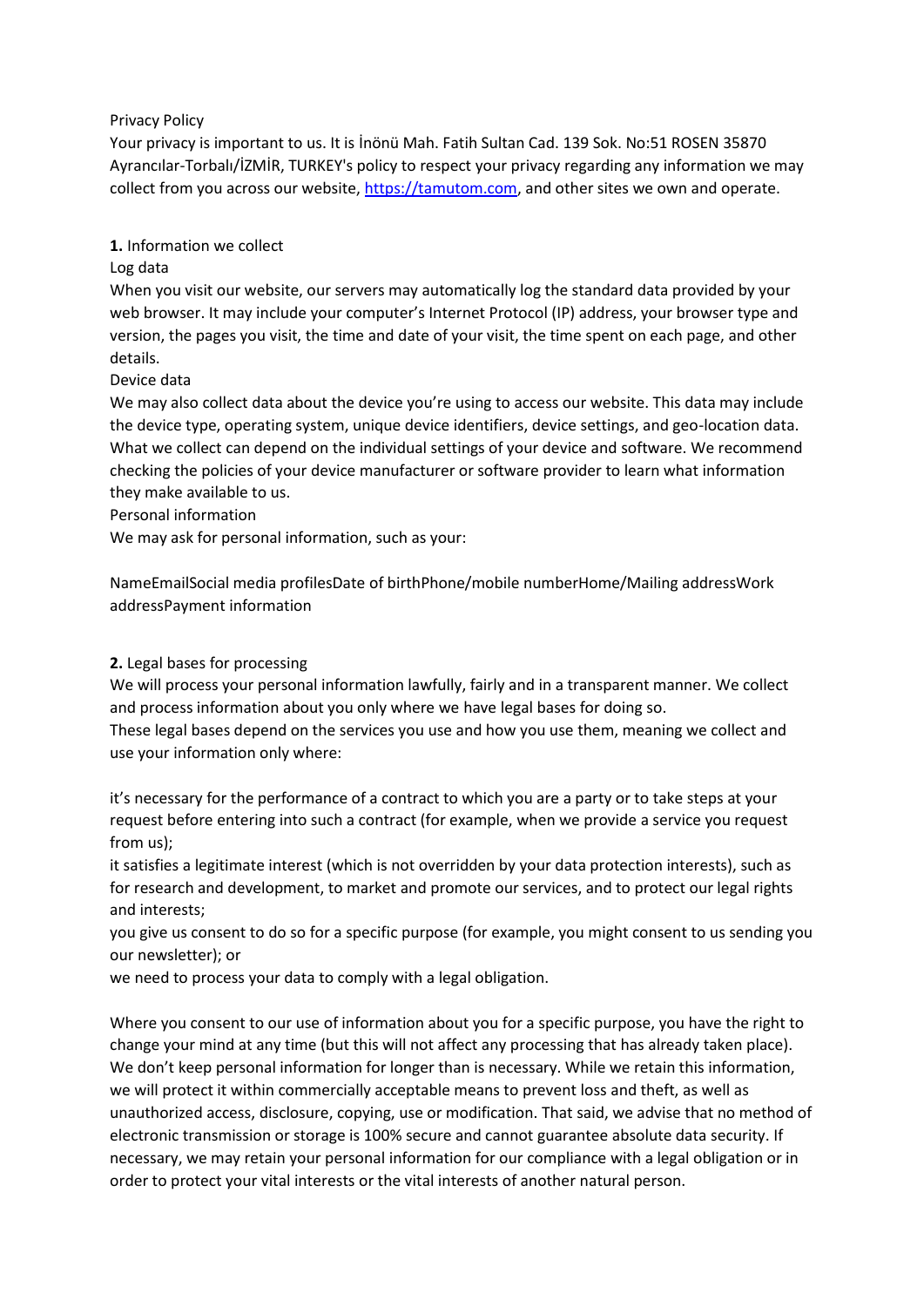### **3.** Collection and use of information

We may collect, hold, use and disclose information for the following purposes and personal information will not be further processed in a manner that is incompatible with these purposes:

to enable you to customize or personalize your experience of our website;to enable you to access and use our website, associated applications and associated social media platforms;to contact and communicate with you;for internal record keeping and administrative purposes;for analytics, market research and business development, including to operate and improve our website, associated applications and associated social media platforms;to run competitions and/or offer additional benefits to you;for advertising and marketing, including to send you promotional information about our products and services and information about third parties that we consider may be of interest to you;to comply with our legal obligations and resolve any disputes that we may have; andto consider your employment application.

# **4.** Disclosure of personal information to third parties We may disclose personal information to:

third party service providers for the purpose of enabling them to provide their services, including (without limitation) IT service providers, data storage, hosting and server providers, ad networks, analytics, error loggers, debt collectors, maintenance or problem-solving providers, marketing or advertising providers, professional advisors and payment systems operators;our employees, contractors and/or related entities;credit reporting agencies, courts, tribunals and regulatory authorities, in the event you fail to pay for goods or services we have provided to you;courts, tribunals, regulatory authorities and law enforcement officers, as required by law, in connection with any actual or prospective legal proceedings, or in order to establish, exercise or defend our legal rights; andthird parties to collect and process data.

# **5.** International transfers of personal information

The personal information we collect is stored and processed in Israel, Turkey, Taiwan, Province of China, Thailand, Ireland and United States, or where we or our partners, affiliates and third-party providers maintain facilities. By providing us with your personal information, you consent to the disclosure to these overseas third parties.

We will ensure that any transfer of personal information from countries in the European Economic Area (EEA) to countries outside the EEA will be protected by appropriate safeguards, for example by using standard data protection clauses approved by the European Commission, or the use of binding corporate rules or other legally accepted means.

Where we transfer personal information from a non-EEA country to another country, you acknowledge that third parties in other jurisdictions may not be subject to similar data protection laws to the ones in our jurisdiction. There are risks if any such third party engages in any act or practice that would contravene the data privacy laws in our jurisdiction and this might mean that you will not be able to seek redress under our jurisdiction's privacy laws.

# **6.** Your rights and controlling your personal information

Choice and consent: By providing personal information to us, you consent to us collecting, holding, using and disclosing your personal information in accordance with this privacy policy. If you are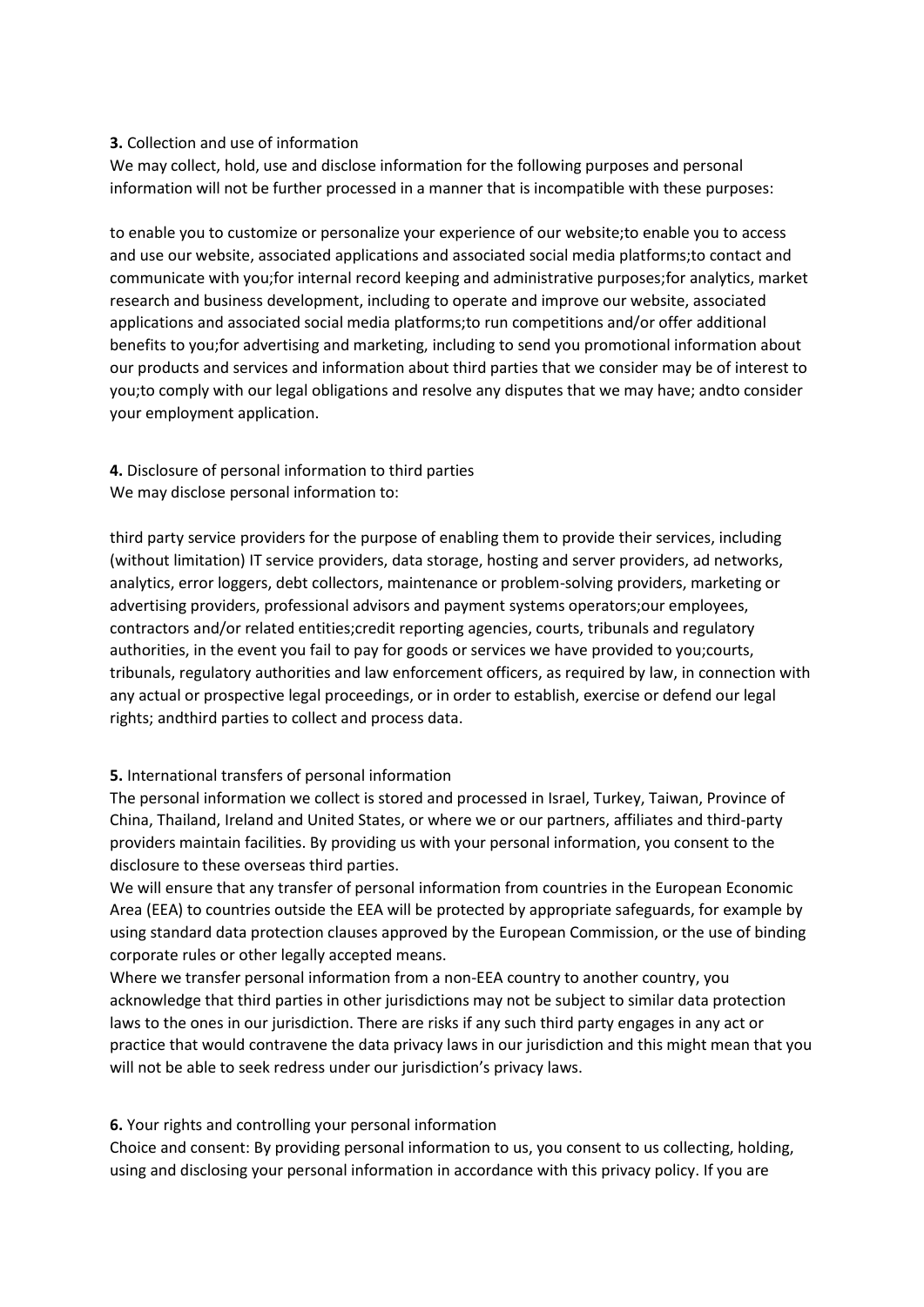under 16 years of age, you must have, and warrant to the extent permitted by law to us, that you have your parent or legal guardian's permission to access and use the website and they (your parents or guardian) have consented to you providing us with your personal information. You do not have to provide personal information to us, however, if you do not, it may affect your use of this website or the products and/or services offered on or through it.

Information from third parties: If we receive personal information about you from a third party, we will protect it as set out in this privacy policy. If you are a third party providing personal information about somebody else, you represent and warrant that you have such person's consent to provide the personal information to us.

Restrict: You may choose to restrict the collection or use of your personal information. If you have previously agreed to us using your personal information for direct marketing purposes, you may change your mind at any time by contacting us using the details below. If you ask us to restrict or limit how we process your personal information, we will let you know how the restriction affects your use of our website or products and services.

Access and data portability: You may request details of the personal information that we hold about you. You may request a copy of the personal information we hold about you. Where possible, we will provide this information in CSV format or other easily readable machine format. You may request that we erase the personal information we hold about you at any time. You may also request that we transfer this personal information to another third party.

Correction: If you believe that any information we hold about you is inaccurate, out of date, incomplete, irrelevant or misleading, please contact us using the details below. We will take reasonable steps to correct any information found to be inaccurate, incomplete, misleading or out of date.

Notification of data breaches: We will comply laws applicable to us in respect of any data breach. Complaints: If you believe that we have breached a relevant data protection law and wish to make a complaint, please contact us using the details below and provide us with full details of the alleged breach. We will promptly investigate your complaint and respond to you, in writing, setting out the outcome of our investigation and the steps we will take to deal with your complaint. You also have the right to contact a regulatory body or data protection authority in relation to your complaint. Unsubscribe: To unsubscribe from our e-mail database or opt-out of communications (including marketing communications), please contact us using the details below or opt-out using the opt-out facilities provided in the communication.

### **7.** Cookies

We use "cookies" to collect information about you and your activity across our site. A cookie is a small piece of data that our website stores on your computer, and accesses each time you visit, so we can understand how you use our site. This helps us serve you content based on preferences you have specified. Please refer to our Cookie Policy for more information.

### **8.** Business transfers

If we or our assets are acquired, or in the unlikely event that we go out of business or enter bankruptcy, we would include data among the assets transferred to any parties who acquire us. You acknowledge that such transfers may occur, and that any parties who acquire us may continue to use your personal information according to this policy.

### **9.** Limits of our policy